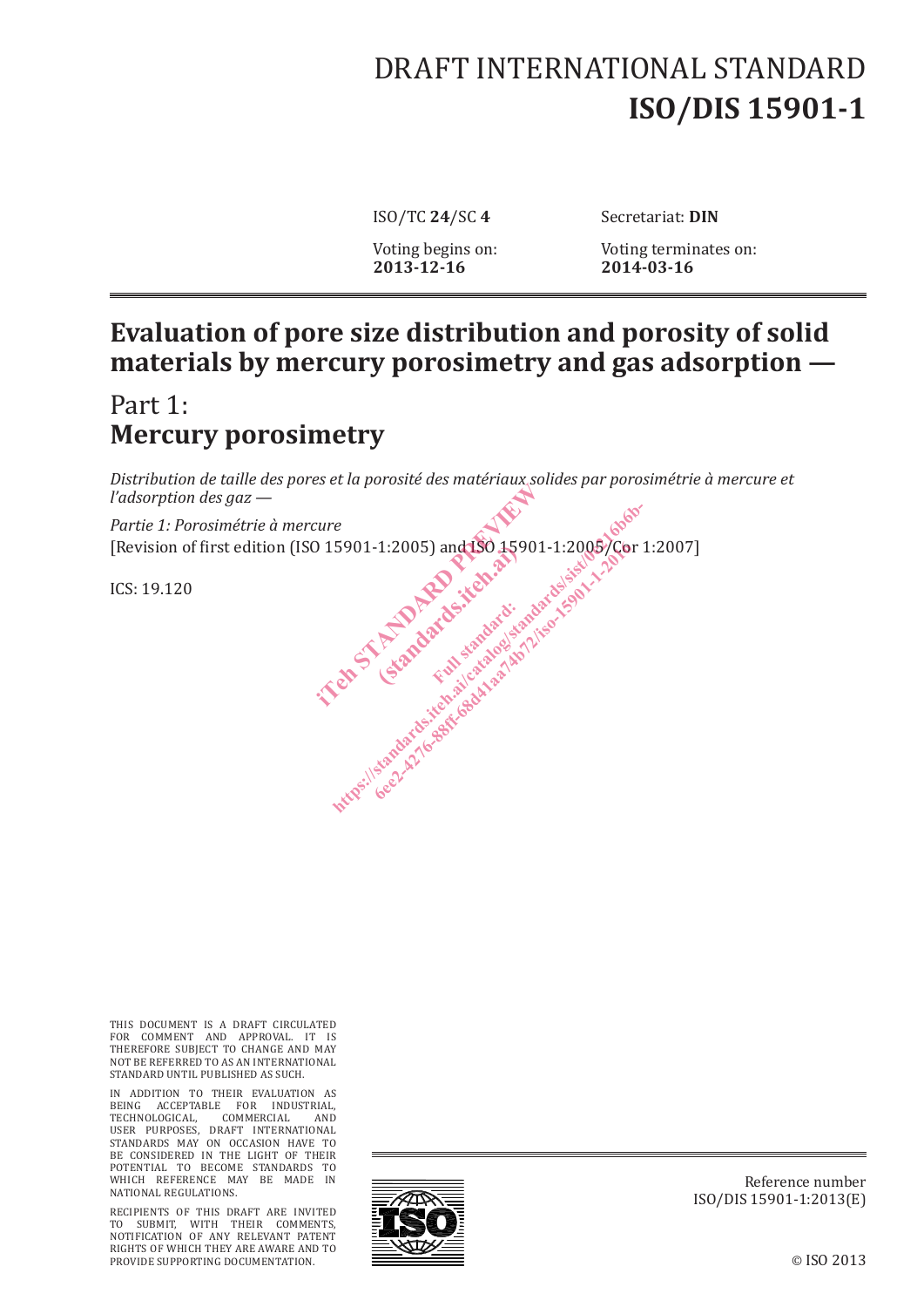

# **Copyright notice**

This ISO document is a Draft International Standard and is copyright-protected by ISO. Except as permitted under the applicable laws of the user's country, neither this ISO draft nor any extract from it may be reproduced, stored in a retrieval system or transmitted in any form or by any means, electronic, photocopying, recording or otherwise, without prior written permission being secured.

Requests for permission to reproduce should be addressed to either ISO at the address below or ISO's member body in the country of the requester.

ISO copyright office Case postale 56 • CH-1211 Geneva 20 Tel. + 41 22 749 01 11 Fax + 41 22 749 09 47 E-mail copyright@iso.org Web www.iso.org

Reproduction may be subject to royalty payments or a licensing agreement.

Violators may be prosecuted.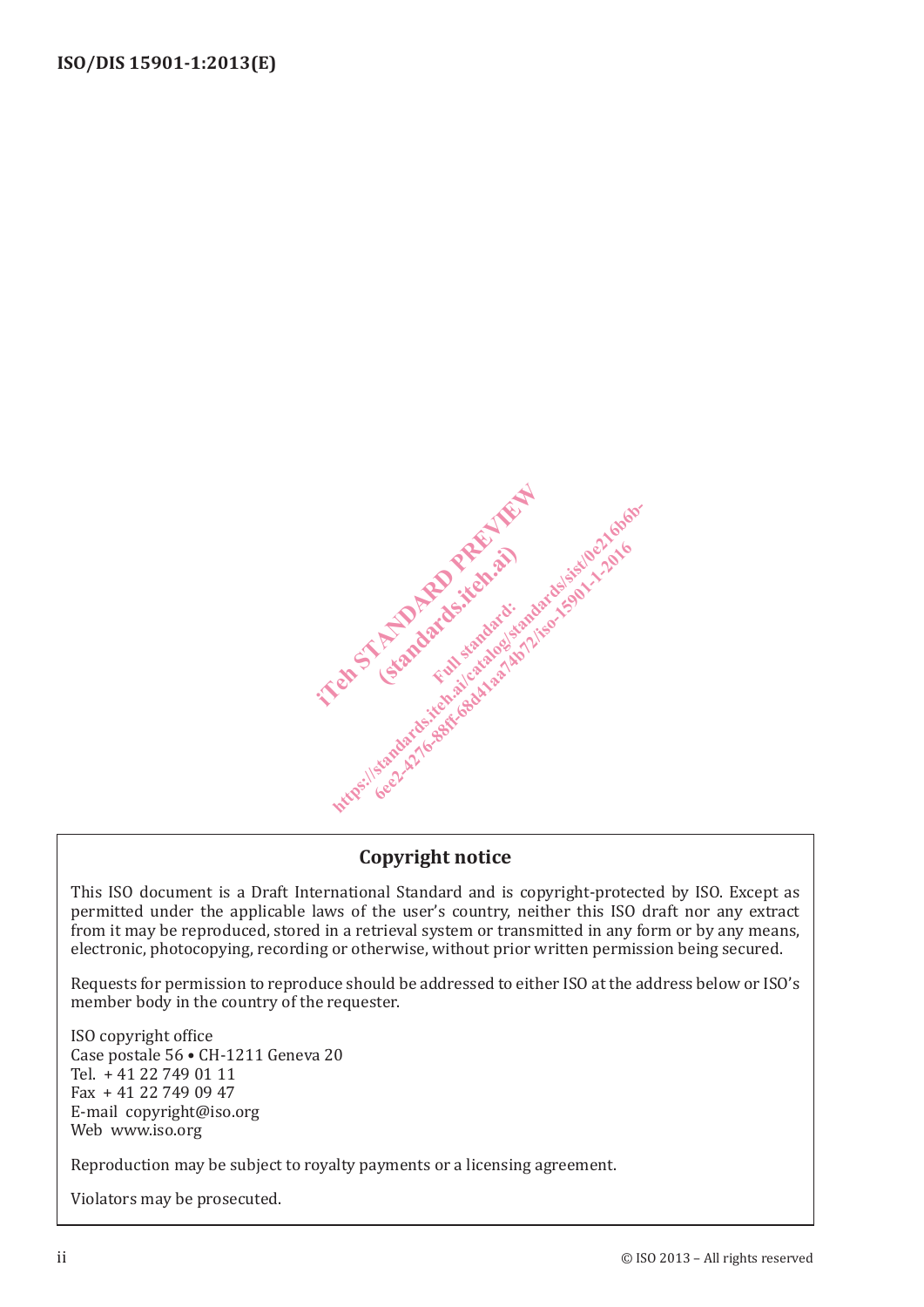# **Contents**

| 1              |                                                                                                                                                                                                                                |  |
|----------------|--------------------------------------------------------------------------------------------------------------------------------------------------------------------------------------------------------------------------------|--|
| $\mathbf{2}$   |                                                                                                                                                                                                                                |  |
| 3              |                                                                                                                                                                                                                                |  |
| 4              |                                                                                                                                                                                                                                |  |
| 5              |                                                                                                                                                                                                                                |  |
| 6              |                                                                                                                                                                                                                                |  |
| 6.1            |                                                                                                                                                                                                                                |  |
| 6.2            |                                                                                                                                                                                                                                |  |
| 6.3            |                                                                                                                                                                                                                                |  |
| 7<br>7.1       | Procedures for calibration and performance and the contract of the contract of the contract of the contract of the contract of the contract of the contract of the contract of the contract of the contract of the contract of |  |
| 7.2            |                                                                                                                                                                                                                                |  |
| 7.3            |                                                                                                                                                                                                                                |  |
| 7.4<br>7.5     |                                                                                                                                                                                                                                |  |
|                |                                                                                                                                                                                                                                |  |
| 8<br>8.1       | Procedures<br>Sampling<br>Obtaining a test sample<br>Quantity of sample                                                                                                                                                        |  |
| 8.1.1          |                                                                                                                                                                                                                                |  |
| 8.1.2          |                                                                                                                                                                                                                                |  |
| 8.2<br>8.2.1   |                                                                                                                                                                                                                                |  |
| 8.2.2          | Filling of the sample holder هي المستند بالمستند المستند المستند المستند المستند المستند المستند المستند المستند                                                                                                               |  |
| 8.2.3          |                                                                                                                                                                                                                                |  |
| 8.2.4<br>8.2.5 |                                                                                                                                                                                                                                |  |
| 8.2.6          |                                                                                                                                                                                                                                |  |
| 8.2.7          |                                                                                                                                                                                                                                |  |
| 9              |                                                                                                                                                                                                                                |  |
| 9.1<br>9.2     |                                                                                                                                                                                                                                |  |
| 9.3            |                                                                                                                                                                                                                                |  |
| 9.4            |                                                                                                                                                                                                                                |  |
| 9.4.1<br>9.4.2 |                                                                                                                                                                                                                                |  |
| 9.5            |                                                                                                                                                                                                                                |  |
| 10             |                                                                                                                                                                                                                                |  |
|                |                                                                                                                                                                                                                                |  |
| A.1            |                                                                                                                                                                                                                                |  |
| A.2            |                                                                                                                                                                                                                                |  |
|                |                                                                                                                                                                                                                                |  |
|                |                                                                                                                                                                                                                                |  |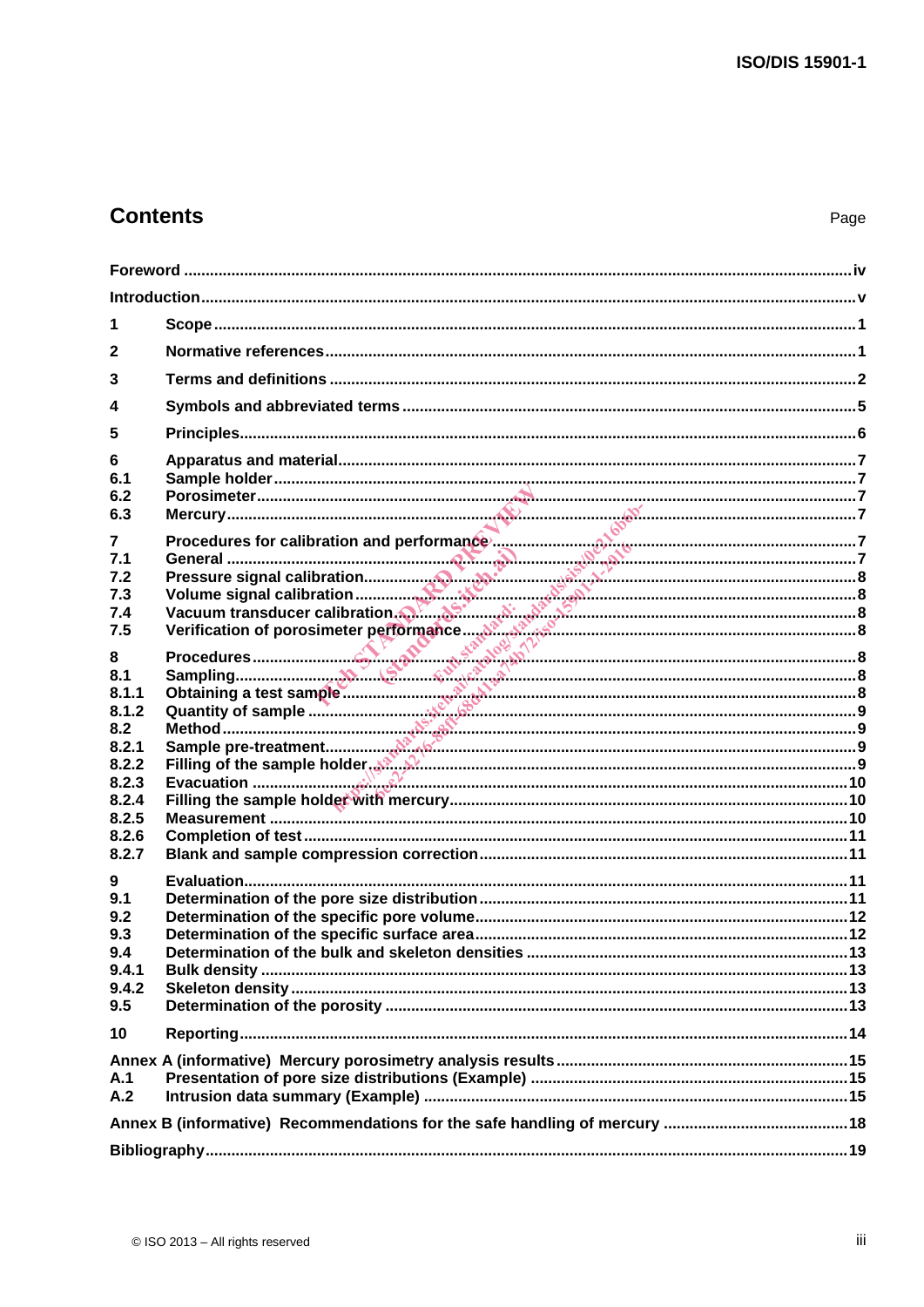# **Foreword**

ISO (the International Organization for Standardization) is a worldwide federation of national standards bodies (ISO member bodies). The work of preparing International Standards is normally carried out through ISO technical committees. Each member body interested in a subject for which a technical committee has been established has the right to be represented on that committee. International organizations, governmental and non-governmental, in liaison with ISO, also take part in the work. ISO collaborates closely with the International Electrotechnical Commission (IEC) on all matters of electrotechnical standardization.

International Standards are drafted in accordance with the rules given in the ISO/IEC Directives, Part 2.

The main task of technical committees is to prepare International Standards. Draft International Standards adopted by the technical committees are circulated to the member bodies for voting. Publication as an International Standard requires approval by at least 75 % of the member bodies casting a vote.

Attention is drawn to the possibility that some of the elements of this document may be the subject of patent rights. ISO shall not be held responsible for identifying any or all such patent rights. independent of the elements of this docuble for identifying any or all such pater<br>nical Committee ISO/TC 24, Particle<br>erization.<br>parts, under the general title Evaluation<br>porosimetry and gas adsorption:

ISO 15901-1 was prepared by Technical Committee ISO/TC 24, *Particle characterization including sieving*, Subcommittee SC 4, *Particle characterization*. for identifying any or all such patent rights of<br>all Committee ISO/TC 24, Particle character<br>zation.<br>ants, under the general title Evaluation of p<br>prosimetry and gas adsorption.<br>the catalogical catalogical catalogical cata

ISO 15901 consists of the following parts, under the general title *Evaluation of pore size distribution and*  porosity of solid materials by mercury porosimetry and gas adsorption:<br>
Full standard: Mercury porosimetry mmittee ISO/TC 24, P<br>
nder the general title<br>
etry and gas adsorption<br>
etry and case adsorption mmittee ISO/TC 24, Particle character<br>Inder the general title Evaluation of<br>etry and gas adsorption:<br>Process by gas adsorption<br>corption<br>sorption<br>second

- *Part 1: Mercury porosimetry*
- *Part 2: Analysis of mesopores and macro-pores by gas adsorption*
- *Part 3: Analysis of micropores by gas adsorption*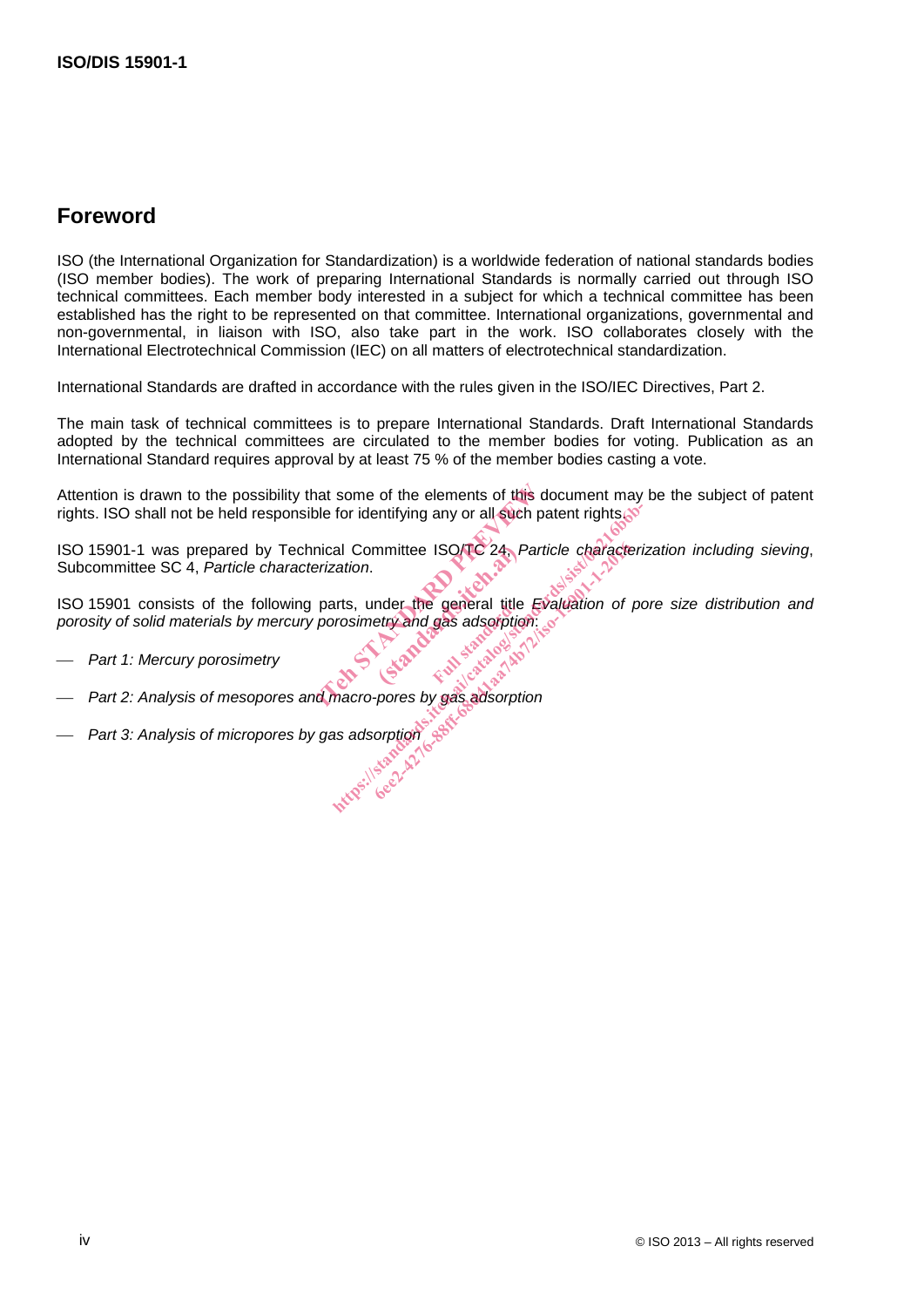# **Introduction**

In general, different pores (micro-, meso-, and macropores) may be pictured as either apertures, channels or cavities within a solid body or as space (i.e. interstices or voids) between solid particles in a bed, compact or aggregate. Porosity is a term which is often used to indicate the porous nature of solid material and is more precisely defined as the ratio of the volume of the accessible pores and voids to the total volume occupied by an amount of the solid. In addition to the accessible pores, a solid may contain closed pores which are isolated from the external surface and into which fluids are not able to penetrate. The characterization of closed pores is not covered in this standard.

Porous materials may take the form of fine or coarse powders, compacts, extrudates, sheets or monoliths. Their characterization usually involves the determination of the pore size distribution as well as the total pore volume or porosity. For some purposes it is also necessary to study the pore shape and interconnectivity and to determine the internal and external specific surface area.

Porous materials have great technological importance, for example in the context of the following: echnological importance, for example<br>tion, and pollution control, sarabately and pollution<br>and pollution control, sarabately and produced

- controlled drug release,
- catalysis,
- gas separation,
- filtration including sterilization,
- materials technology,
- environmental protection and pollution control, (standards.iteh.ai)
- natural reservoir rocks,
- building materials properties,
- polymers and ceramic.

It is well established that the performance of a porous solid (e.g. its strength, reactivity, permeability) is dependent on its pore structure. Many different methods have been developed for the characterization of pore structure. In view of the complexity of most porous solids, it is not surprising that the results obtained are not always in agreement and that no single technique can be relied upon to provide a complete picture of the pore structure. The choice of the most appropriate method depends on the application of the porous solid, its chemical and physical nature and the range of pore size. ht paradex features and the paradex is the paradex of the paradex of the paradex of the paradex of the paradex is the paradex of the paradex of the paradex is the paradex of the paradex is the paradex of the paradex is the Handards-Kehrands-André-Kehrands-André-Kehrands-Kehrands-Kehrands-Kehrands-Kehrands-Kehrands-Kehrands-Kehrands-Kehrands-Kehrands-Kehrands-Kehrands-Kehrands-Kehrands-Kehrands-Kehrands-Kehrands-Kehrands-Kehrands-Kehrands-Keh

The most commonly used methods are as follows:

- a) mercury porosimetry, where the pores are filled with mercury under pressure. This method is suitable for many materials with pores in the appropriate diameter range of 0,004  $\mu$ m to 400  $\mu$ m.
- b) meso- and macropore analysis by gas adsorption, where the pores are characterized by adsorbing a gas, such as nitrogen, at liquid nitrogen temperature. The method is used for pores in the approximate diameter range of  $0.002 \mu m$  to  $0.1 \mu m$  (2 nm to 100 nm).
- c) micropore analysis by gas adsorption, where the pores are characterized by adsorbing a gas, such as nitrogen, at liquid nitrogen temperature. The method is used for pores in the approximate diameter range of 0,4 nm to 2 nm.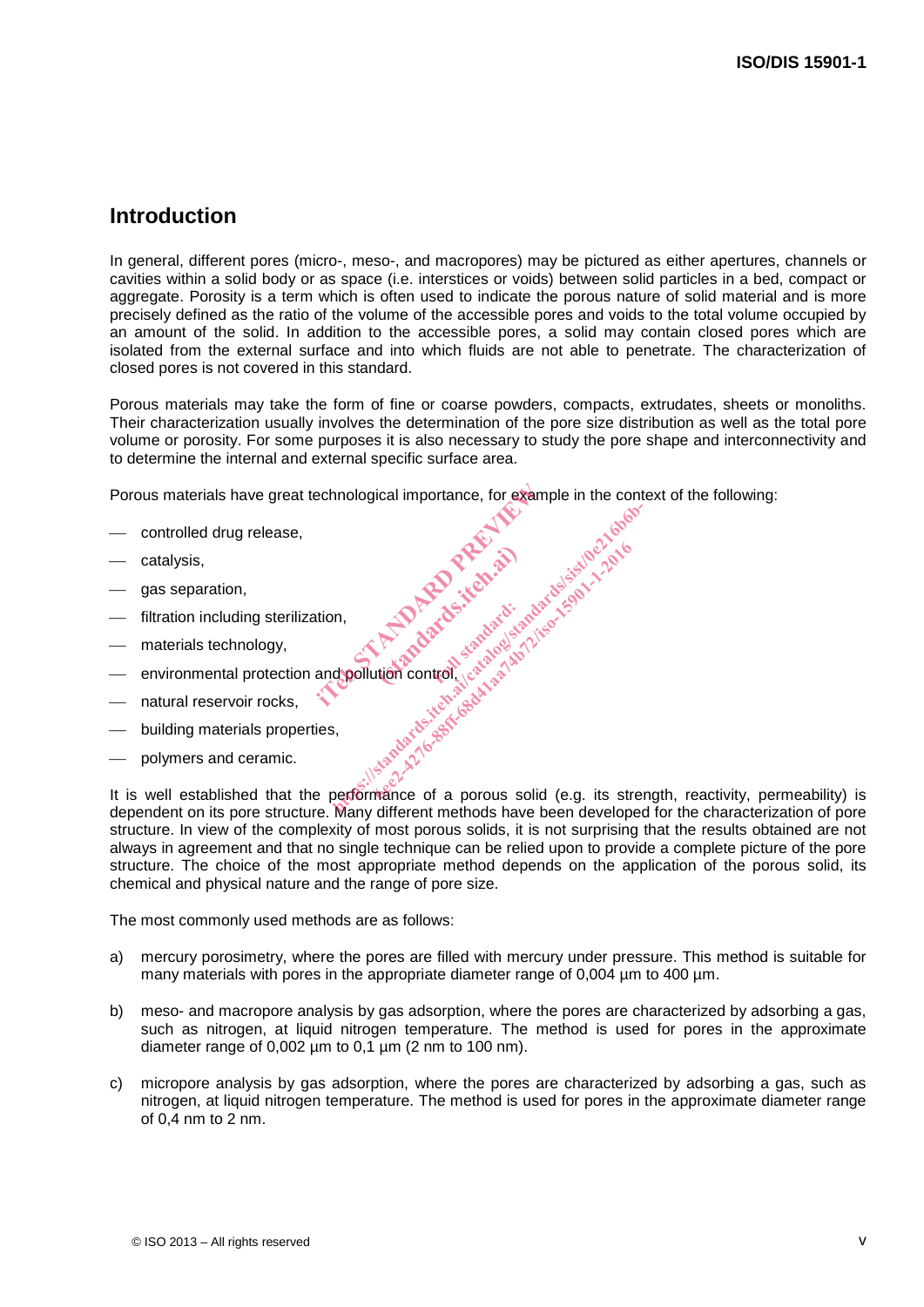Intro- / See AM of the Back of Andrew And Market State and American Analysis of the American American Analysis of American American American American American American American American American American American American Tem of A Property is an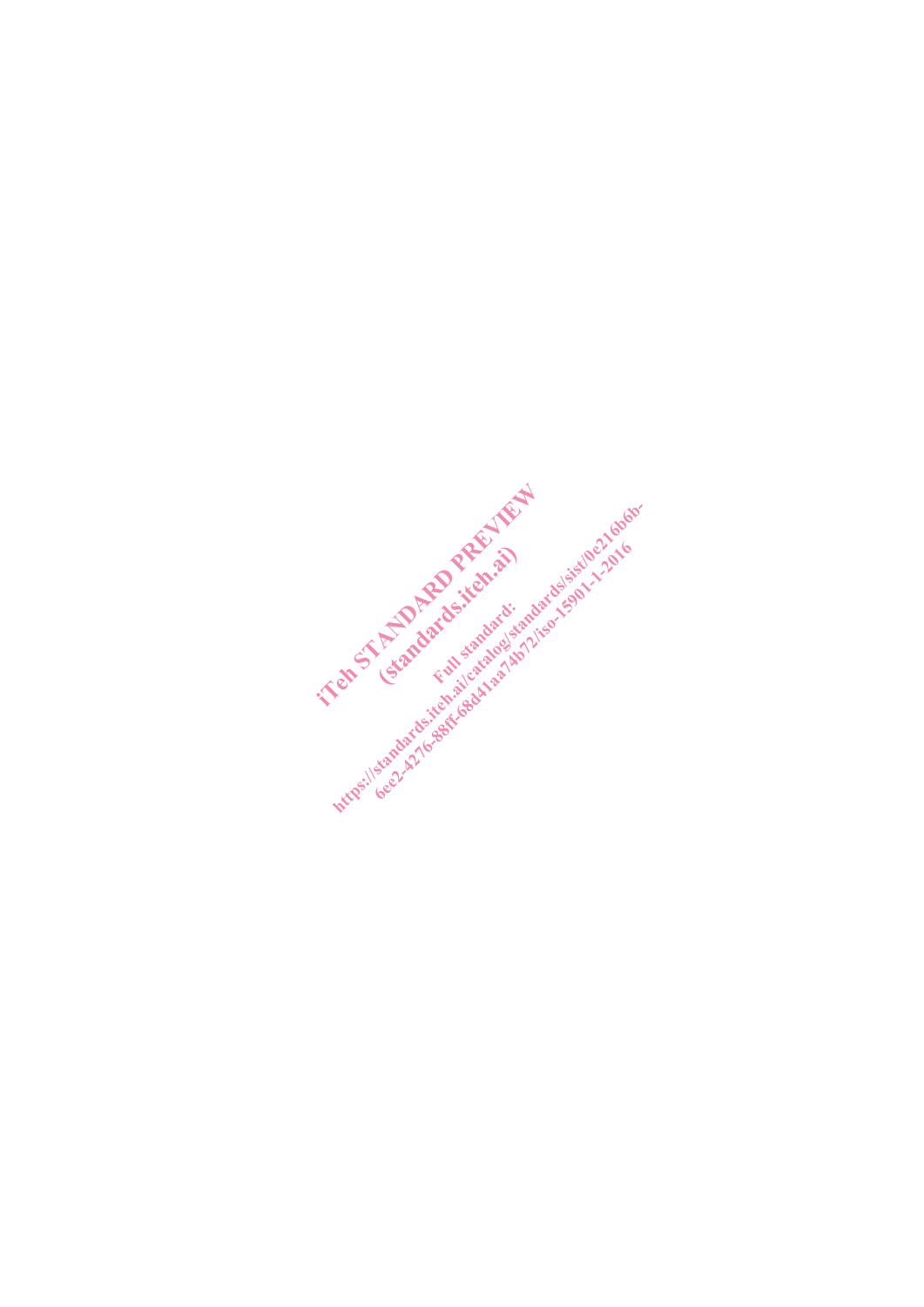# **Evaluation of pore size distribution and porosity of solid materials by mercury porosimetry and gas adsorption — Part 1: Mercury porosimetry**

**WARNING — The use of this International Standard may involve hazardous materials, operations and equipment. This International Standard does not purport to address all of the safety problems associated with its use. It is the responsibility of the user of this International Standard to establish appropriate safety and health practices and determine the applicability of regulatory limitations prior to use.**

# **1 Scope**

This international standard describes a method for the evaluation of the pore size distribution and the specific surface area of pores in solids by mercury porosimetry according to the method of Ritter and Drake [1] [2]. It is a comparative test, usually destructive due to mercury contamination, in which the volume of mercury penetrating a pore or void is determined as a function of an applied hydrostatic pressure, which can be related to a pore diameter.

Practical considerations presently limit the maximum applied absolute pressure to about 400 MPa (60 000 psia) corresponding to a minimum equivalent pore diameter of approximately 4 nm. The maximum diameter will be limited for samples having a significant depth due to the difference in hydrostatic head of mercury from the top to the bottom of the sample. For the most purposes, this limit can be regarded as 400 µm. The measurements cover inter-particle and intra-particle porosity. In general, without additional information from other methods it is difficult to distinguish between these porosities where they co-exist. The method is suitable for the study of most porous materials non-wettable by mercury. Samples that amalgamate with mercury, such as certain metals, e.g. gold, aluminium, reduced copper, reduced nickel and silver, can be unsuitable for this technique or can require a preliminary passivation. Under the applied pressure some materials are deformed, compacted or destroyed, whereby open pores may be collapsed and closed pores opened. In some cases it may be possible to apply sample compressibility corrections and useful comparative data may still be obtainable. For these reasons, the mercury porosimetry technique is considered to be comparative. This international standard describes a method for the evaluation as comparative test, usually destructive due to mercury constanting a comparative test, usually destructive due to mercury contaminative test, usually destr we due to mercury c<br>d as a function of an a<br>military the maximum sequivalent pore<br>aving a significant de<br>of the sample. For the ribes a method for the evaluation of the pore<br>y mercury porosimetry according to the methostructive due to mercury contamination, in<br>ermined as a function of an applied hydrostati<br>aminimum equivalent pore diameter of app<br>p For the thermal according to the them<br>tive due to mercury contamination,<br>and as a function of an applied hydrosta<br>das a function of an applied hydrosta<br>imit the maximum applied absolutinum equivalent pore diameter of appli

# **2 Normative references**

The following referenced documents are indispensable for the application of this document. For dated references, only the edition cited applies. For undated references, the latest edition of the referenced document (including any amendments) applies.

ISO 14488, *Particulate materials — Sampling and sample splitting for the determination of particulate properties*

ISO 8213, *Chemical products for industrial use — Sampling techniques — Solid chemical products in the form of particles varying from powders to coarse lumps*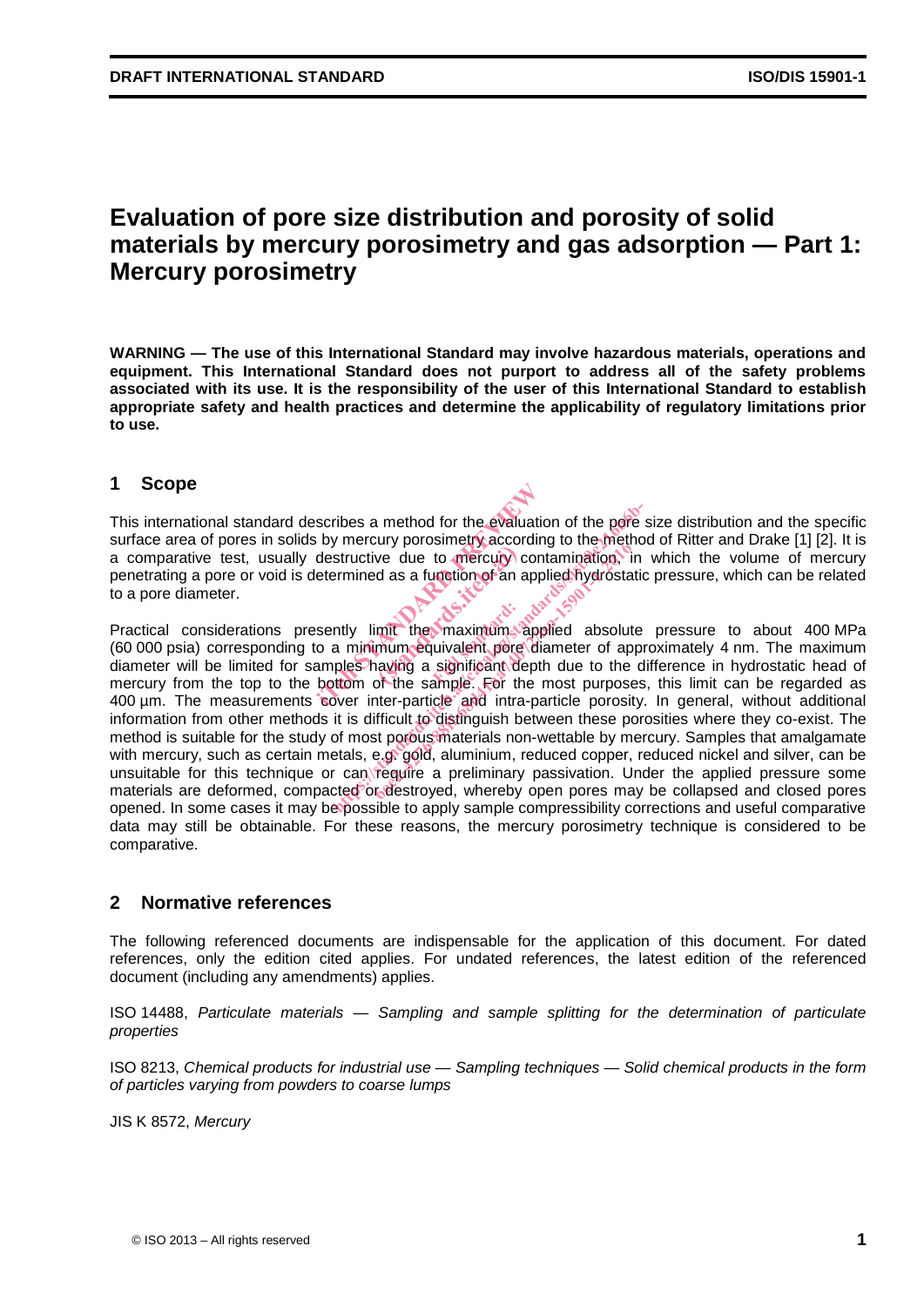# **3 Terms and definitions**

For the purposes of this document, the following terms and definitions apply.

# **3.1**

# **porosimeter**

instrument for measuring pore volume and pore size distribution

# **3.2**

#### **porosimetry**

methods for the estimation of pore volume, pore size distribution, and porosity

# **3.3**

# **porous solid**

solid with cavities or channels which are deeper than they are wide

# **3.4**

#### **powder**

porous or nonporous solid composed of discrete particles with maximum dimension less than about 1 mm, powders with a particle size below about 1 µm are often referred to as fine powders

# **3.5**

#### **pore**

pores in solid materials are cavities or channels which are deeper than they are wide otherwise they are part<br>of material's roughness<br>3.6<br>void/interstice<br>space between particles, i.e. interparticle pores<br>3.7 of material's roughness icle pore Principal standard the standard the standard test in the standard test in the standard test in the standard test in the standard test in the standard test in the standard test in the standard test in the standard Is which are deepen the hannels which are deepen than they are wide<br>approximately for the standard signal catalogic standards in the standard signal signal standards<br>and dard full catalogic standards for the standard signal standards<br>of the stand els which are deepen than they are will<br>compared to the manufacture of straight of the straight of the straight<br>of the straight deviation is a straight of the straight of the straight of the straight of the straight of the

# **3.6**

# **void/interstice**

space between particles, i.e. interparticle pore

# **3.7**

**macropore**

pore of internal width greater than 50 nm

# **3.8**

# **mesopore**

pore of internal width between 2 nm and 50 nm

# **3.9**

#### **micropore**

pore of internal width less than 2 nm

# **3.10**

#### **closed pore**

a pore totally enclosed by its walls and hence not interconnecting with other pores and not accessible to fluids

Note 1 to entry: Pores with apertures smaller than approx. 4 nm are not accessible to mercury porosimetry, and therefore considered closed pores in this standard.

# **3.11**

#### **open pore**

a pore not totally enclosed by its walls and open to the surface either directly or by interconnecting with other pores and therefore accessible to fluid

# **3.12**

**ink bottle pore**

narrow necked open pore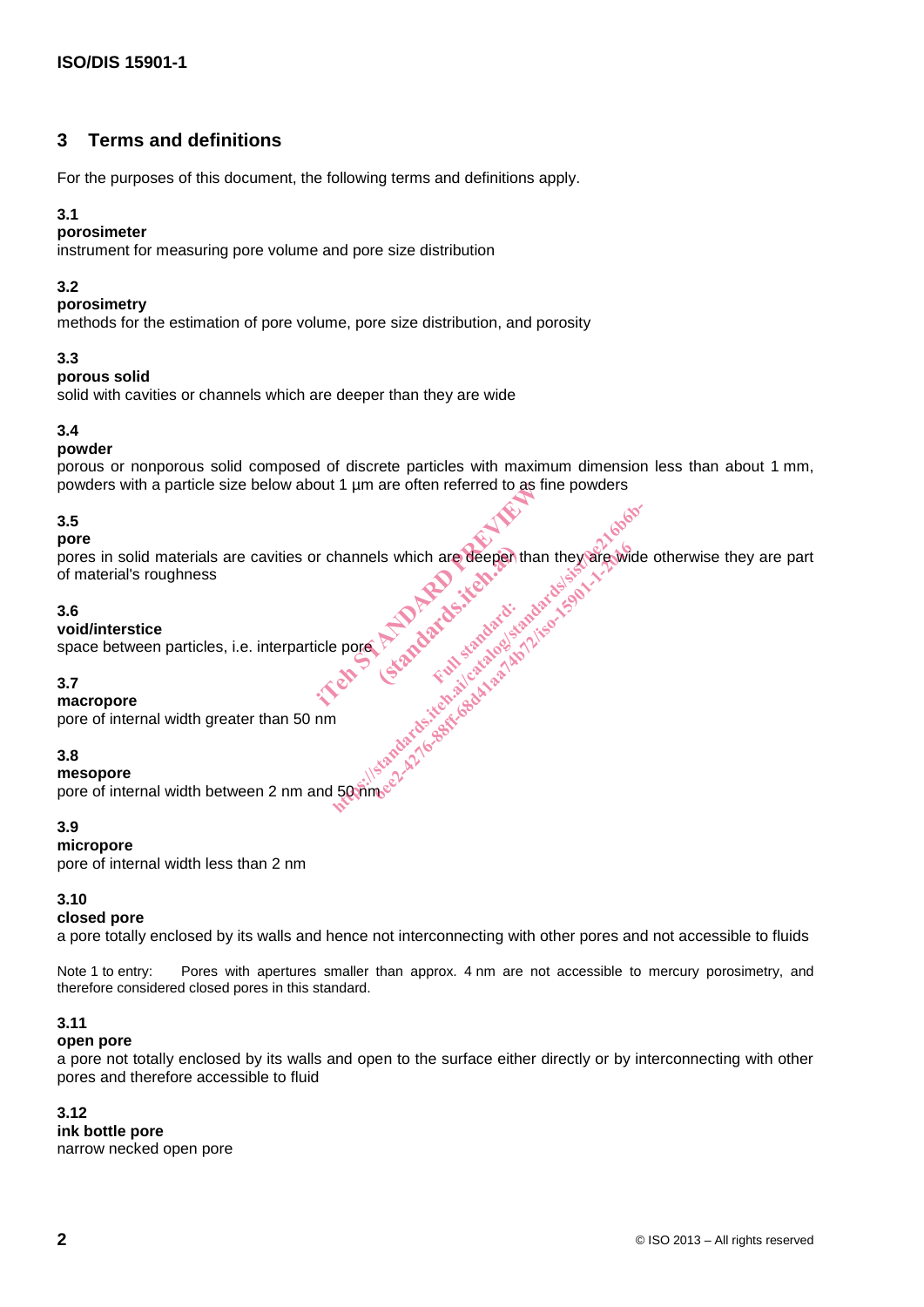# **3.13**

#### **pore size**

internal pore width (for example the diameter of a cylindrical pore or the distance between the opposite walls of a slit) which is a representative value of various sizes of vacant space inside a porous material

### **3.14**

# **pore volume**

volume of open pores unless otherwise stated

#### **3.15**

#### **pore diameter**

diameter of a pore in a model in which the pores typically are assumed to be cylindrical in shape and which is calculated from data obtained by a specified procedure

#### **3.16**

#### **median pore diameter**

diameter that corresponds to the 50th percentile of pore volume, i.e. the diameter for which one half of the pore volume is found to be in larger pores and one half is found to be in smaller pores

#### **3.17**

#### **modal pore diameter (mode)**

pore diameter of the maximum in a pore size distribution curve

#### **3.18**

#### **hydraulic pore diameter**

average pore diameter, calculated as the ratio of pore volume multiplied by four to pore area<br>3.19<br>bull: volume

#### **3.19**

#### **bulk volume**

volume of powder or solids, including all pores (open and closed) and interstitial spaces between particles the ratio of pore volume

Note 1 to entry: For mercury porosimetry: volume of the sample plus pores not filled by mercury at the applied pressure of interest, generally that at the start of the analysis or filling of the sample holder with mercury. https://standards.iteh.ai/catalogy.com<br>and as the ratio of pore Volume multiplied by for<br>anding all pores (open and closed) and interstitive<br>original pores (open and closed) and interstitive<br>the start of the analysis or fi the ratio of pore volume multiplied by f<br>the ratio of pore volume multiplied by f<br>all pores (open and closed) and interst<br>etry: volume of the sample plus pores<br>tart of the analysis or filling of the sample r<br>start of the a

#### **3.20**

#### **bulk density**

ratio of sample mass to bulk volume

#### **3.21**

#### **skeleton volume**

volume of the sample including the volume of closed pores (if present) but excluding the volumes of open pores as well as that of void spaces between particles within the bulk sample (ISO 12154) Note 1 to entry:<br>
1.18 and the solid constitution is a port of the maximum in a pore size distribution which was<br>
thy drawite pore diameter, calculated as the ratio of porosimum multiplied by four to pore area<br>
active the

Note 1 to entry: Open pores with apertures smaller than approx. 4 nm are not accessible to mercury porosimetry, and therefore if such pores are present, a skeleton volume cannot be determined but rather an apparent volume is assessed.

#### **3.22**

#### **skeleton density**

ratio of sample mass to skeleton volume

#### **3.23**

#### **apparent volume**

total volume of the solid constituents of the sample including closed pores and pores inaccessible or not detectable by the stated method